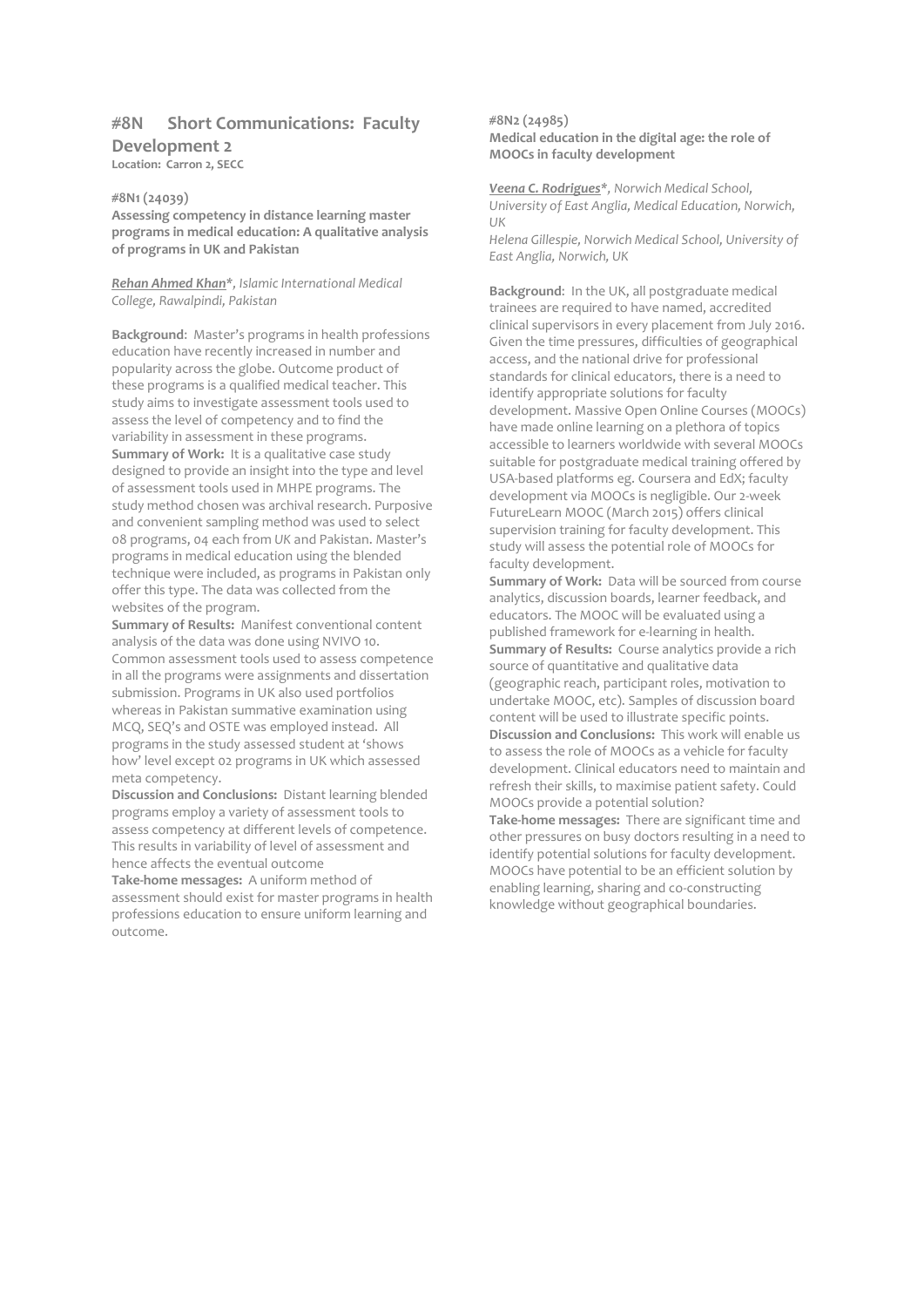#### **#8N3 (26998)**

**Workplace community enhancement by a comprehensive Faculty Development program at the department of Family Practice specialty training**

*Marie-Louise Schreurs\*, Maastricht University, Family Medicine, Maastricht, Netherlands Bas Maiburg, Maastricht University, Family Medicine, Maastricht, Netherlands*

**Background**: A major curriculum change required commitment and contribution to the new plans from all staff members of the training institute. Based on the needs of the department to promote collaboration and exchange between teachers, a comprehensive FD program was designed for the department of Family Practice specialty training.

**Summary of Work:** A needs assessment among all teachers was completed to recognize performance gaps and instructional problems. The framework of O'Sullivan and Irby (2011) had inspired to identify the goals and formats of the FD program, tailored to the needs of the staff.

**Summary of Results:** A coherent FD-program, mainly based upon workplace learning, was implemented. It comprises several components: 1. Monthly meeting of teachers to discuss and decide upon educational topics, e.g. how to improve workplace learning; 2. Team work to exchange teaching strategies and to improve curriculum content; 3. Workshops to address teacher skills and competencies, e.g. mentoring skills; 4. Coaching session to stimulate reflect ion and support professional development by the use of a personal development plan.

**Discussion and Conclusions:** The program has stimulated personal growth as well as a more open climate to share ideas and collaborate more intensively regarding the new curriculum. Evaluations, to be held next summer, will provide more detailed outcomes.

**Take-home messages:** A comprehensive FD program integrated in the daily work of teachers established a positive learning climate of staff members in a department and promoted the implementation of curriculum change.

### **#8N4 (25550) Who is my community? Academic leaders' conceptions of their social network**

*Susan Lieff\*, University of Toronto, Centre for Faculty Development, Toronto, Canada Laya Poost-Foroosh, University of Toronto, Centre for Faculty Development, Toronto, Canada Lindsay Baker, University of Toronto, Centre for Faculty Development, Toronto, Canada Brian Castellani, Kent State University, Sociology, Ashtabula, USA Frederic W Hafferty, Mayo Clinic, College of Medicine, Rochester, USA Stella Ng, University of Toronto, Centre for Faculty Development, Toronto, Canada*

**Background**: The dynamic context of academic health sciences begs for excellent leaders. Increasingly, conceptualizations of leadership as a social process are showing promise for the understanding of leadership impact; yet more knowledge about their utility within the academic health sciences is needed. In this study we begin to address gaps in knowledge about social networks and leadership in the academic health sciences context.

**Summary of Work:** The context for this research was the New and Emerging Academic Leadership (NEAL) program,a year-long faculty development program aimed at enhancing academic leaders' in the health sciences effectiveness. We conducted pre- and postprogram social network mapping interviews to elicit rich descriptions of leaders' understanding of their social networks. We analyzed interview transcripts and social network maps using an interpretive qualitative approach, first conducting inductive coding and next applying social network leadership theory as a sensitizing concept.

**Summary of Results:** In pre-program data, leaders' broad conceptions of connections with others fell into two categories: compulsory relationships, and voluntary relationships. Leaders' relational approaches included: pursuing relationships purposefully and strategically, maintaining or strengthening relationships over time, and managing or minimizing difficult relationships. Leaders described a variety of reasons for discerning which approach to take to these relationships, including access to resources or fulfilling formal roles. In post-program data, leaders' approaches to these relationships shifted in terms of how they categorized particular relationships and their rationalizations for their shifting perspective. **Discussion and Conclusions:** This research begins to address the gap in the academic health sciences knowledge base of academic leaders' understanding of social networks. Importantly, these findings contribute theory-building knowledge about how leaders understanding may shift over time through formal leadership development.

**Take-home messages:** A network perspective on leadership development is a promising direction for faculty development, moving beyond an individualistic focus toward systemic impact.